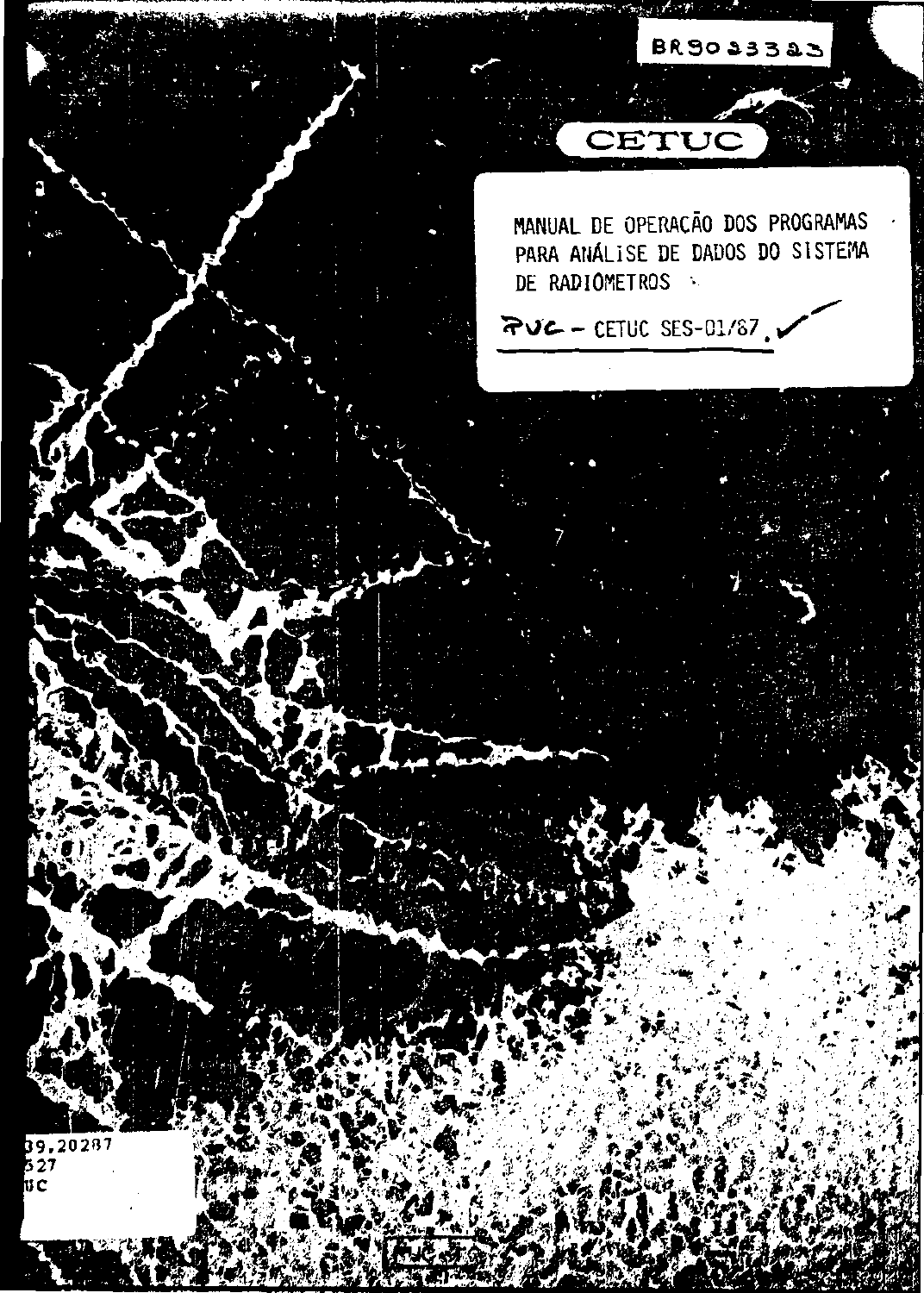CETUC

# **MANUAL DE OPERAÇÃO DOS PROGPAMAS PARA ANALISE DE DADOS DO SISTEMA DE RADIOMETROS**

**CETUC - SES-01/07** 

# **PROJETO SES - ATIVIDADE 2**

# **LUIZ A. R. DA SILVA MELLO CARLOS GUSTAVO S. MIGLIORA**

# **CETUC**

# **CENTRO DE ESTUDOS EM TELECOMUNICAÇÕES**

# **PONTIFÍCIA UNIVERSIDADE CATÓLICA DO RIO DE JANEIRO**

**DEZEMBRO 1987**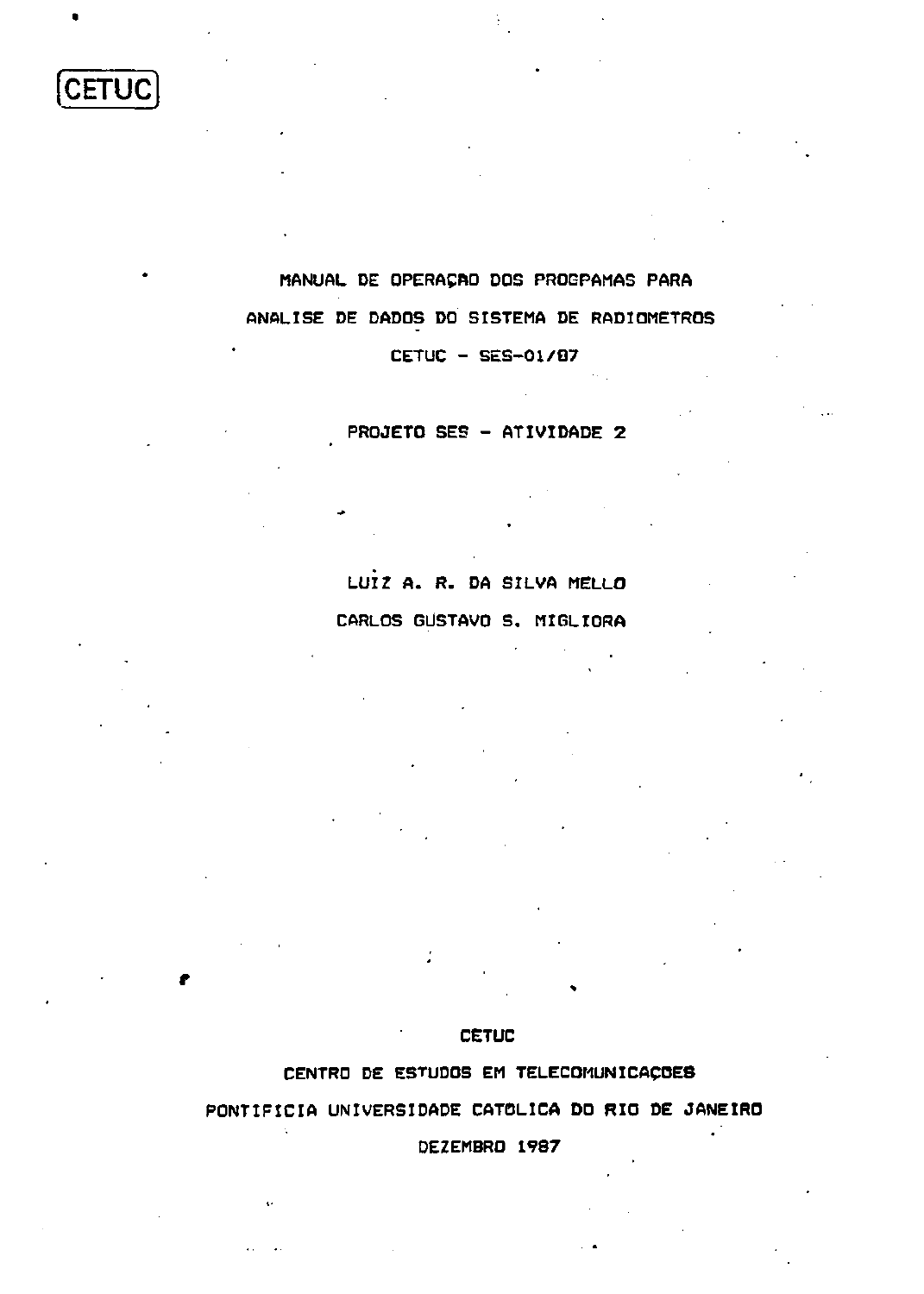

 $\mathbf{F}_\mathrm{c}$  :

**Este trabalho foi suportado pela Telecomunicações Brasileiras, através do contrato PUC/TELEBRAS 168/86, e do convênio de cooperação CIDA/TELEBRAS.**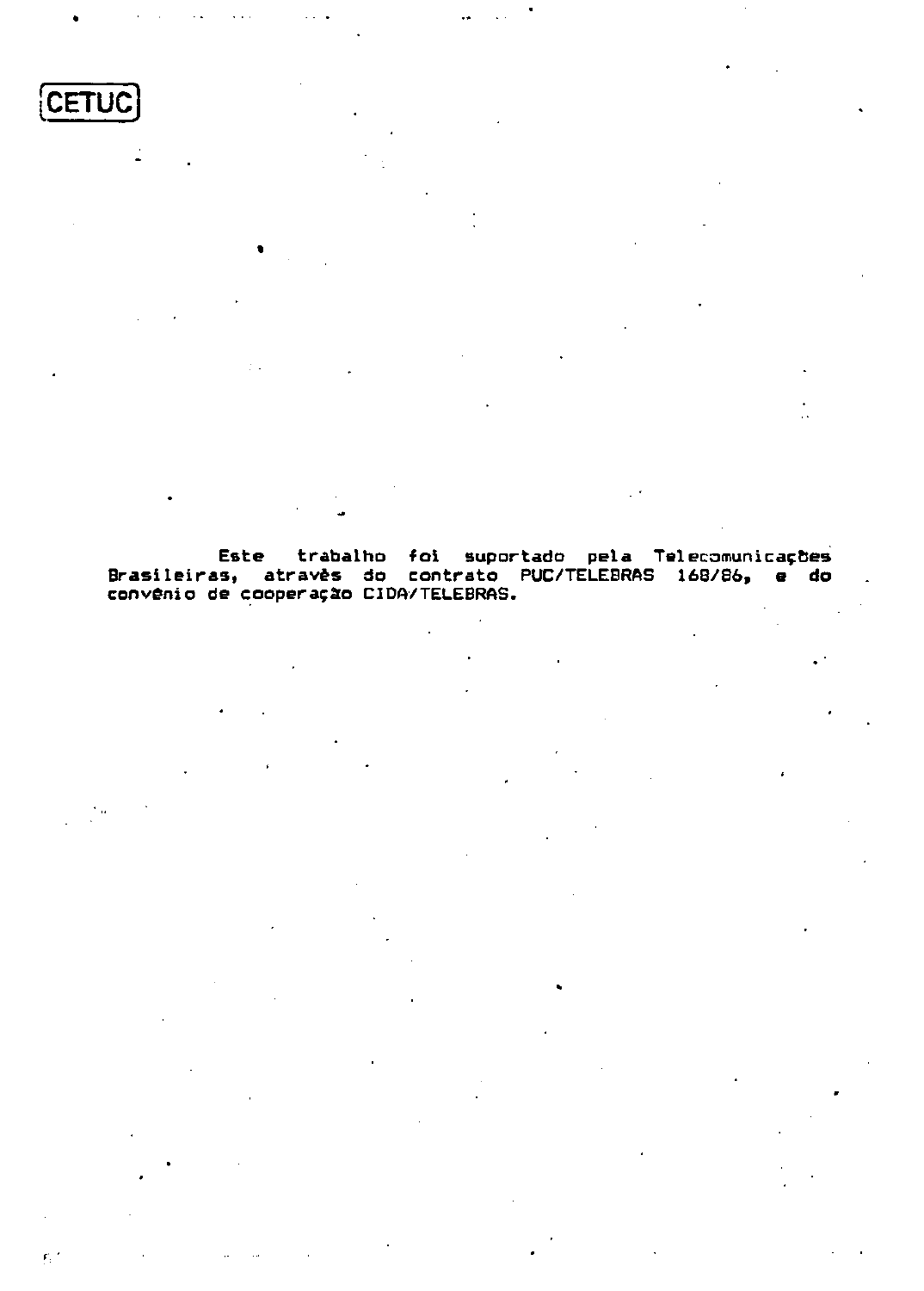

## **I - INTRODUCTION**

**This manual describes how to use the software to retrieve and analyse data from radiometer systems and raingauges used in the 12 GHz PROPAGATION MEASUREMENTS/CANADA - TELEBRAS COOPERATION PROGRAM • The data retrieval and analisys is being carried out by CETUC, as part of the activities of the project Simulação de Enlaces Satélite (SES). The software for these tasks has been supplied by the Canadian Research Centra (CRO, together with the measurement equipment.** 

**The two following sections describe the use of the data retrieval routines and the data analysis routines of program ATTEN. Also, a quick reference guide for commands that can be used when a microcomputer is local or remotely connected to a radiometer indoor unit is included as a last section. A diore detailed description o\* these commands, their objectives and cautions that**  should be taken when using them can be found in the manual **"12 GHz Propagation Measurement System - Volume 1 - Dual SI ope Radiometer and Data Aqui sit ion System", supplied by Diversitel Communications Inc.** 

#### **II - DATA RETRIEVAL ROUTINES**

**The data retrieval routines are stored in directory ATTEN.**  The program name is also ATTEN.

**Run the program. The main menu is displayed, as follows** 

**Retrieve data Plot data Plot cumulative distribution Replot last cumulative distribution to screen Replot last cumulative distribution to plotter Print last cumulative distribution report Exit program** 

**Select Retrieve data and ENTER.** 

**Displays** 

**Manual data retrieval Main menu** 

**Select Manual data retrieval and ENTER.** 

**Displays Radiometer Data Aqui sition Program Hit any key** 

**Hit any key**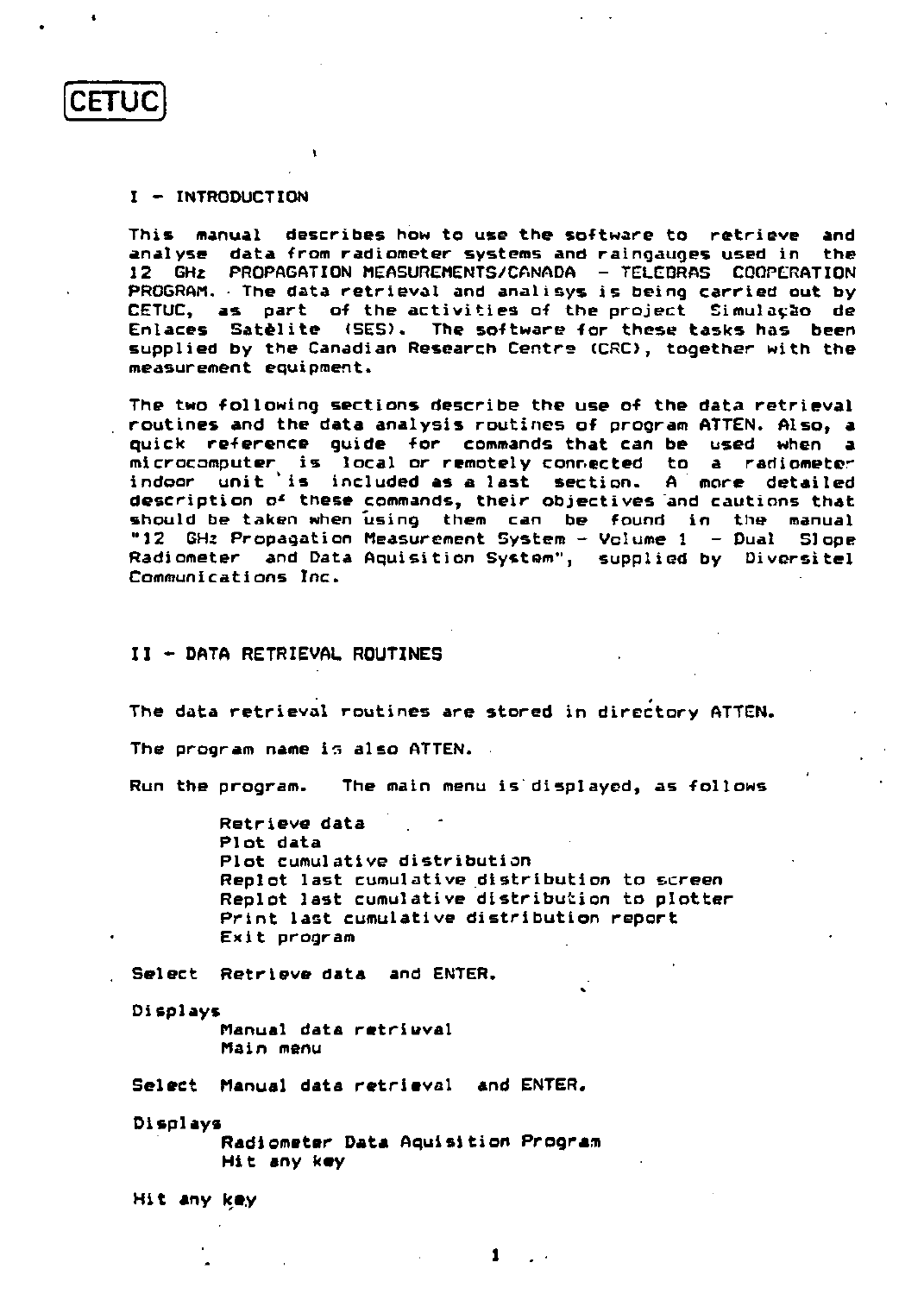# **CETUC**

**Displays Connect Radiometer Configure Collect files Exit** 

**Select Connect Radiometer and ENTER.** 

**Displays a list of sites:** 

| RIO             | <b>COMI:</b>                 |  |
|-----------------|------------------------------|--|
| BELEM           | KTELEPHONE NUMBER>           |  |
| MANAUS          | <b>KTELEPHONE NUMBER&gt;</b> |  |
| PONTA DAS LAGES | KTELEPHONE NUMBER>           |  |

**Select a site and ENTER.** 

**The screen now displays the fact that a connection has been made and that the computer is now connected as a terminal. It is possible at this point to transfer data as they will be received to the printer for a permanent record. This is advisable for the Summary Block.** 

**Hit ESCAPE.** 

**Displays** 

**Get summary block Get radiometer block Get raingauge data Return to main menu** 

**Select Get summary block and ENTER.** 

**Enter date as YY Mil DD and press ENTER** 

**The program will retrieve the summary block for the selected date» and save it in a file named YYMMDD.SSN (SN is site number).** 

**Displays** 

Get summary block **Get radiometer block Get raingauge data Return to main menu** 

**Select Get radiometer block and ENTER.** 

**Displays the summary block and highlights each block for which the variance exceeds the value set in the configuration -file. Additional hour blocks may be added to or deleted from this list by moving Lhe pointer to the desired hour block and pressing INSERT. When the list is correct, press ENTER.**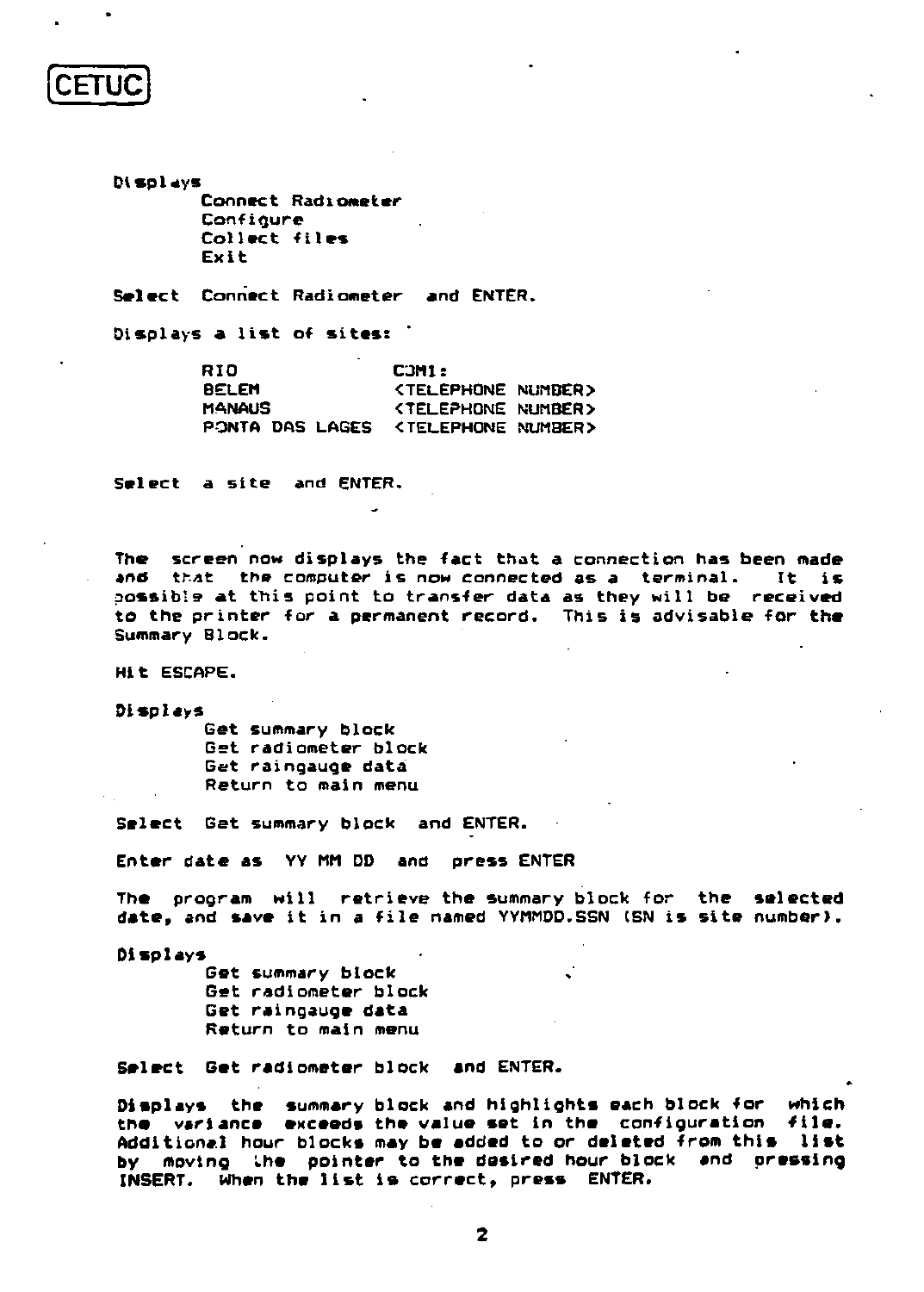**CETUC** 

**The program will retrieve each radiometer data block and save it in a file named YYIitlDDHH.RSN. The pointer indicates the data is displayed in the upper right corner of the screen.** 

**block which is being retrieved. The number of bytes transferred** 

**Displays** 

**Set summary block Get radiometer block Get raingauge data Return to main menu** 

**Select Get raingauge data and ENTER.** 

**The program will retrieve the raingauge data for the selected date ard save it in a file named YYWMDD.GSN.** 

**Press ENTER** 

**Displays** 

**Get summary block . Get radiometer block Get raingauge data Return to main menu** 

**Select Return to main menu and ENTER.** 

**All data for the selected date have been retrieved and Are stored in separate data files. It is necessary to merge these files into a single file for the data analysis program.** 

**Displays** 

**Connect Radiometer Configure Collect files Exit** 

**Select Collect files and press ENTER.** 

**The source directory is displayed. ENTER.** 

**The destination directory is displayed: select proper directory and press ENTER.** 

**Enter date as YYMMDD and press ENTER.** 

Enter the radiometer number (13 for Rio de Janeiro, 12 for Belem, **11 for Manaus and 10 for Ponta das Lages) and press ENTER.** 

**The screen will display whether or not a file exists for the selected date. Normally, no file will exist, or, if one exists, the data blocks just retrieved «re current. Hence, enter 0 for Overwrite and press ENTER.** 

**3**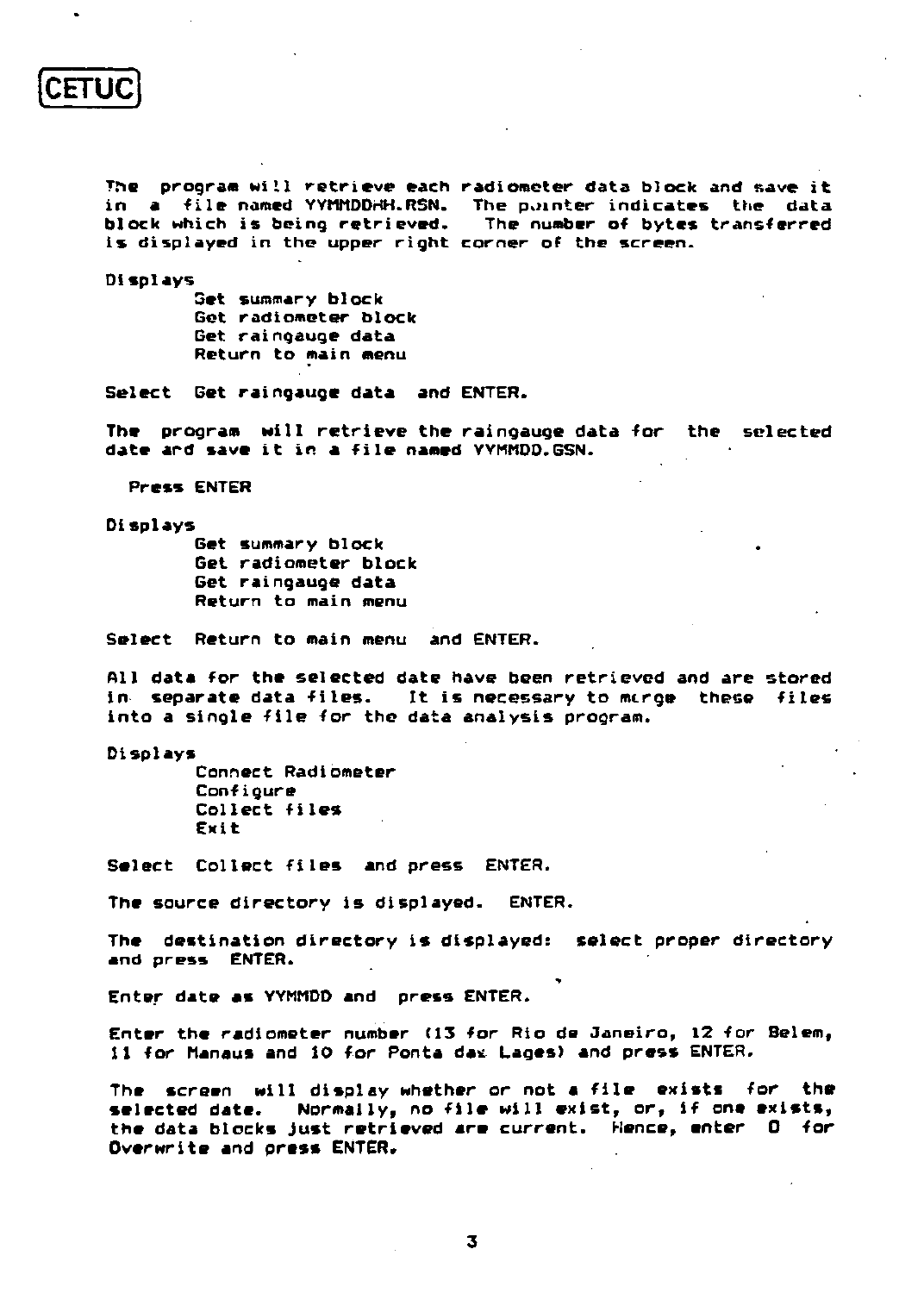# **CETUC \***

**The program will select data filçs in turn and create a new**  file. The source files are not destroyed at this time. **will be erased by entering Y for yes, pressing ENTER for no.** 

**For safety, the program responds with Are you sure? If so, enter Y for yes. The source files will disappear one by one.** 

**Displays** 

**Connect Radiometer Conf i gure Collect files . Exit** 

**Select Exit ana ENTER.** 

**For safety, the program responds with Are you sure? If so, enter Y for yes.** 

**Displays Manual data retrieval Main menu** 

**Select Main menu and ENTER.** 

**This will transfer control to the data analysis program.** 

**II - DATA ANALISYS ROUTINES** 

**The data analisys routines are stored in directory ATTEN.** 

**The program name is also ATTEN.** 

**Run the program. The main menu is displayed, as follows** 

**Retrieve data Plot data Plot cumulative distribution Replot last cumulative distribution io screen Replot last cumulative distribution to plotter Print last cumulative distribution report**  Exit program

**1. TO PLOT RAW DATA RECORDSt** 

**Select Plot data and ENTER.** 

**Displays**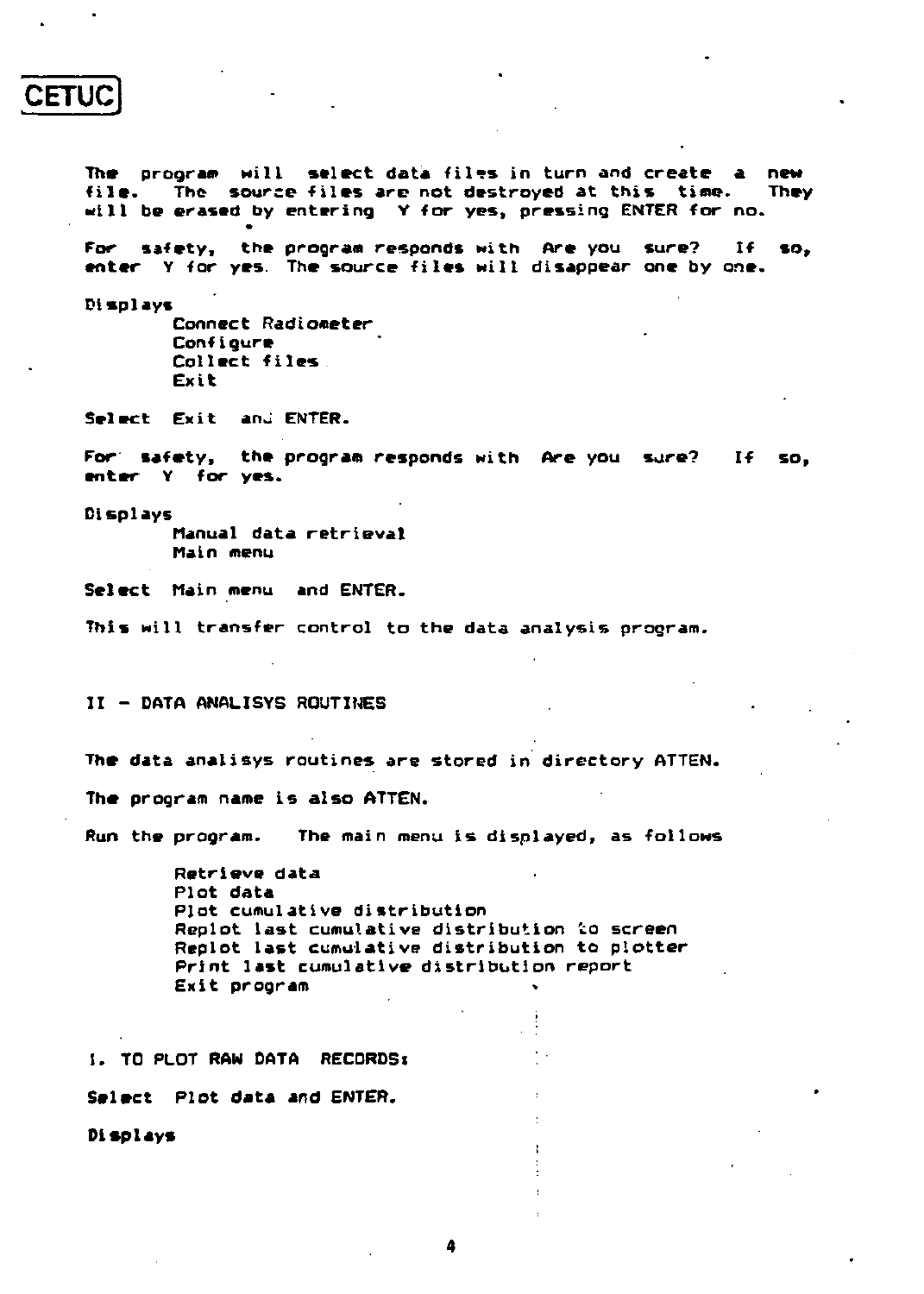**[CETUC** 

**I** 

# **Plot Raw Data Menu**

| <b>Sites</b>                                                                                                                                                                                                      | Year | Month | Day.                             | Hour                                                               | Data                                                                                                     |  |
|-------------------------------------------------------------------------------------------------------------------------------------------------------------------------------------------------------------------|------|-------|----------------------------------|--------------------------------------------------------------------|----------------------------------------------------------------------------------------------------------|--|
| Ponta das Lages<br><b>Hanaus</b><br><b>Belen</b><br>Rio de Janeiro                                                                                                                                                |      |       |                                  |                                                                    | Select<br>site                                                                                           |  |
|                                                                                                                                                                                                                   |      |       |                                  |                                                                    |                                                                                                          |  |
| Select site and ENTER.<br>Select year and ENTER.<br>Select day and ENTER.<br>Select starting hour and ENTER.<br>Select finishing hour and ENTER. The menu is displayed as shown<br>bellow.<br>Plot Raw Data Menul |      |       |                                  |                                                                    |                                                                                                          |  |
| Sites                                                                                                                                                                                                             | Year | Month | Day.                             | Hour                                                               | Data                                                                                                     |  |
| Rio de Janeiro                                                                                                                                                                                                    | 1987 | DEC   | 21                               | 00 12<br>01 13<br>0214<br>03 15<br>04 16<br>05 17<br>06 18<br>0719 | Radiometer A<br>Radiometer B<br>Raingauge<br>Next Site<br>Plot to screen<br>Plot to plotter<br>Main Menu |  |
|                                                                                                                                                                                                                   |      |       | 08 20<br>09 21<br>10.22<br>11 23 | First Site                                                         |                                                                                                          |  |
|                                                                                                                                                                                                                   |      |       |                                  | Select<br>item/activity.                                           |                                                                                                          |  |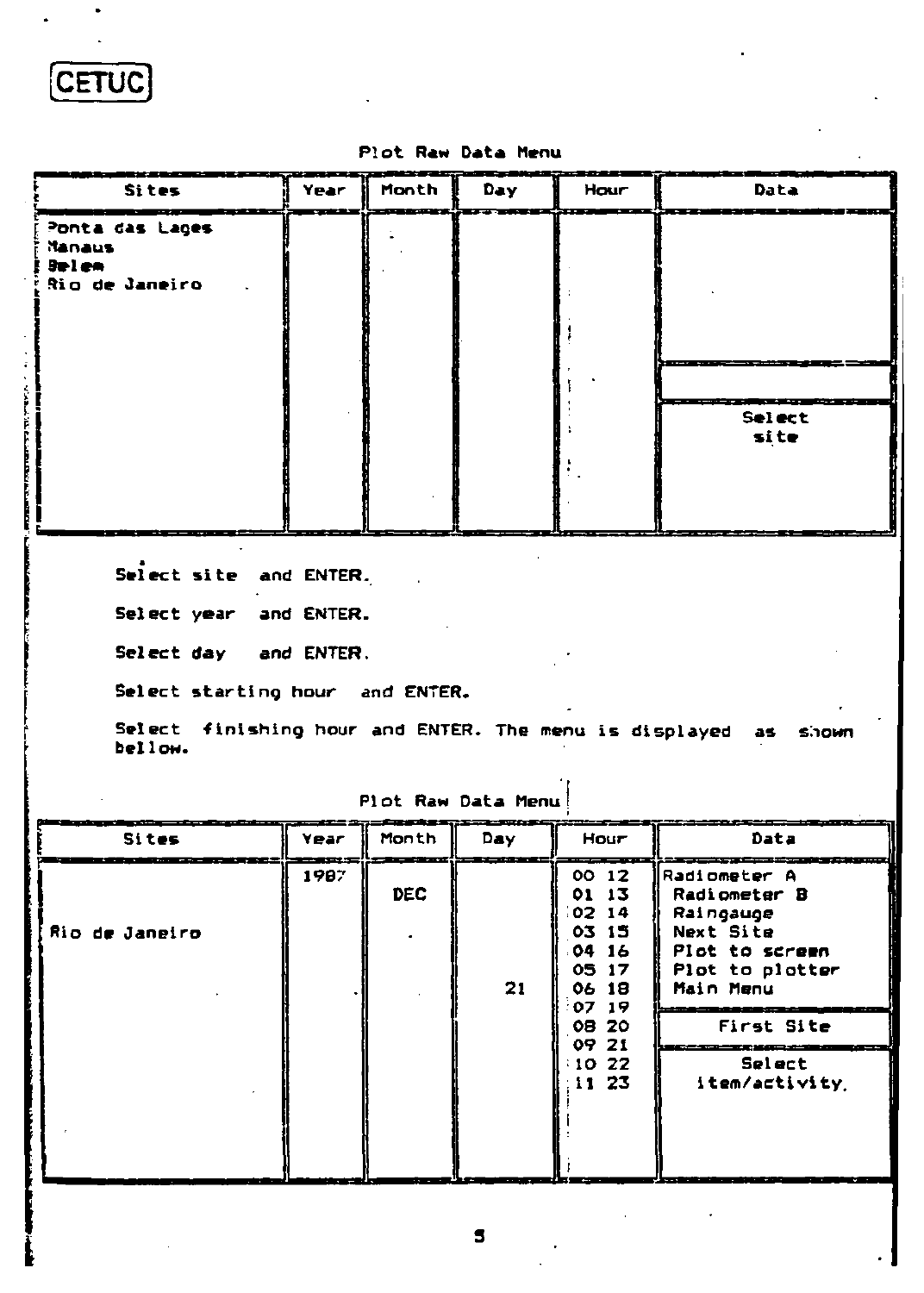**CETUC** 

**Select data to be plotted. Either radiometer data, raingauge data or both can be» selected. Also, two sites data can be plotted simultaneously using the Next Site option. Press ENTER after each choice.** 

**Select Plot to Screen and ENTER or** 

**Select Plot to Plotter and ENTER.** 

**After the plotting is finished, press ENTER to return to the Plot Raw Data Menu.** 

**Select another plot or Main Menu to leave raw data plotting routine.** 

**2. TO PLOT OR PRINT CUMULATIVE DISTRIBUTIONS** 

**Select Plot cumulative distribution and ENTER.** 

**Displays** 

| Sites                                                                | Start date | Stop date | Hour | Data                                                                                                                                                                                                                                                   |
|----------------------------------------------------------------------|------------|-----------|------|--------------------------------------------------------------------------------------------------------------------------------------------------------------------------------------------------------------------------------------------------------|
| <b>Ponta das Lages</b><br><b>Manaus</b><br>: Belem<br>Rio de Janeiro |            |           |      |                                                                                                                                                                                                                                                        |
| ---                                                                  | .          |           |      | Select<br>site<br><u>Andrew Harry Born Born Books, and the Company of the Company of the Company of the Company of the Company of the Company of the Company of the Company of the Company of the Company of the Company of the Company of the Com</u> |

**Plot Cumulative Distribution Menu**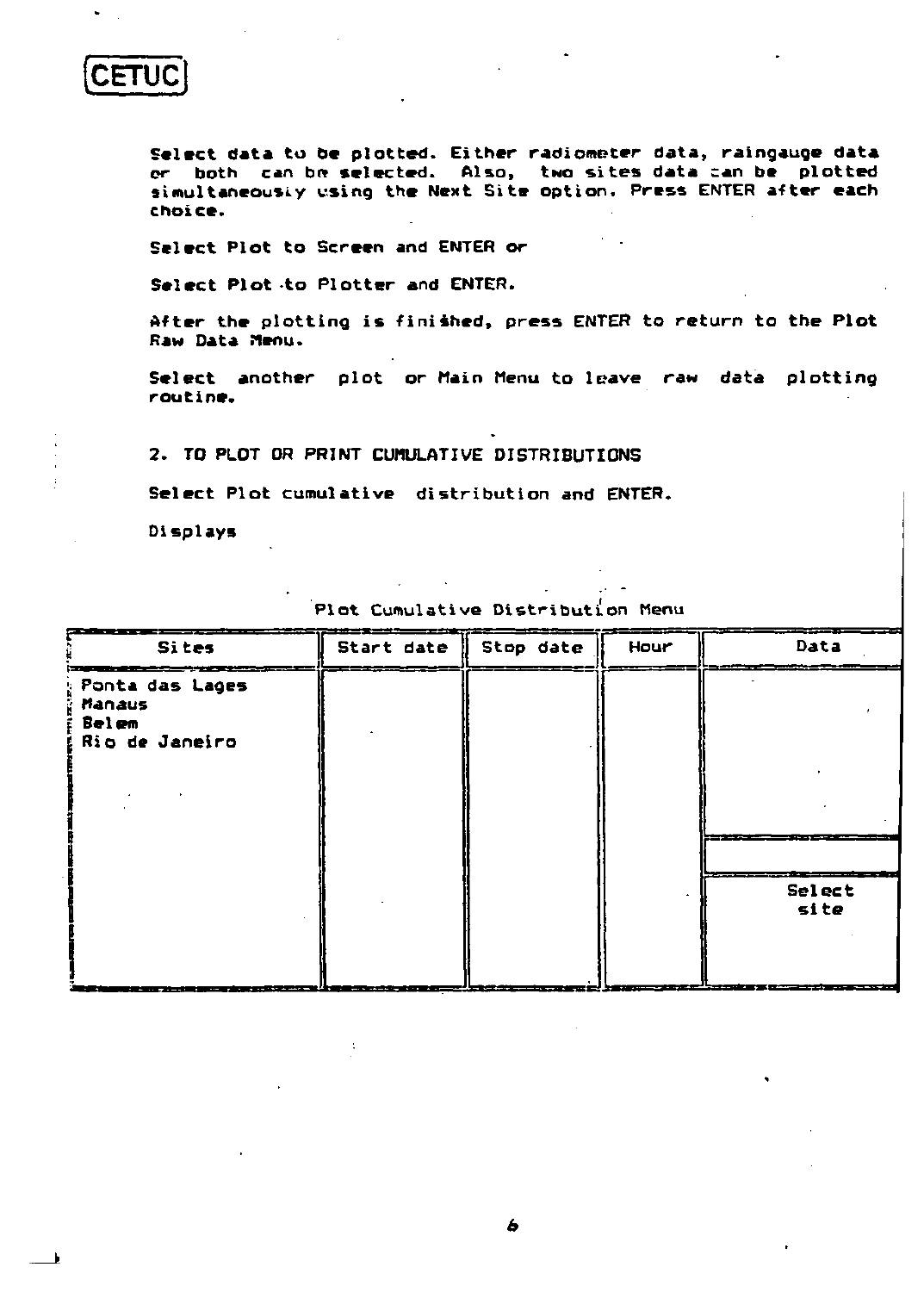**CETUC** 

**Select site and ENTER.** 

**Select Start Date: Start date is selected by moving the pointer to the year and using the up and down arrow keys to move toward or back in time**  and pressing ENTER; repeat this procedure for the month and the **day.** 

**Select Stop Date: Stop Date is selected in the same way as Start Date.** 

**The menu is displayed as shown bellow.** 

| <b>Sites</b>               | Start date<br><u> 대표 '대표 프로그램' 대표 등 한 사고 등 등 프로그램 대표 전</u> | Stop date            | Hour                                                                                                          | Data<br><b><i>Company's Service Company</i></b>                                                                                                                                             |
|----------------------------|------------------------------------------------------------|----------------------|---------------------------------------------------------------------------------------------------------------|---------------------------------------------------------------------------------------------------------------------------------------------------------------------------------------------|
| ________<br>Rio de Janeiro | 87 DEC 01                                                  | 87 DEC 31<br>Invalid | 00 12<br>01 13<br>0214<br>03 15<br>04 16<br>05 17<br>06 18<br>07 19<br><b>OB 20</b><br>09 21<br>1022<br>11 23 | .<br><b>IRaciometer</b> A<br><b>Radiometer B</b><br>Raingauge<br>Joint distribution<br>Next Site<br>Plot to screen<br>Plot to plotter<br>Main Menu<br>First Site<br>Select<br>item/activity |

**Plot Cumulative Distribution Menu** 

\_\_\_\_\_\_\_\_\_\_\_\_\_\_\_\_

**Select Radiometer and ENTER or** 

**Select Raingauge and ENTER.** 

**If plotting a joint distribution,** 

**Select Joint Distribution and ENTER** 

**Select Next Site and ENTER** 

**Repeat the procedure from selecting site on.** 

**Select Plot to screen and ENTER or** 

**Select Plot to plotter and ENTER.** 

**While loading the files, the screen will display the percentage of files loaded. After finishing the plot press ENTER to return to the Plot Cumulative Distribution Menu.**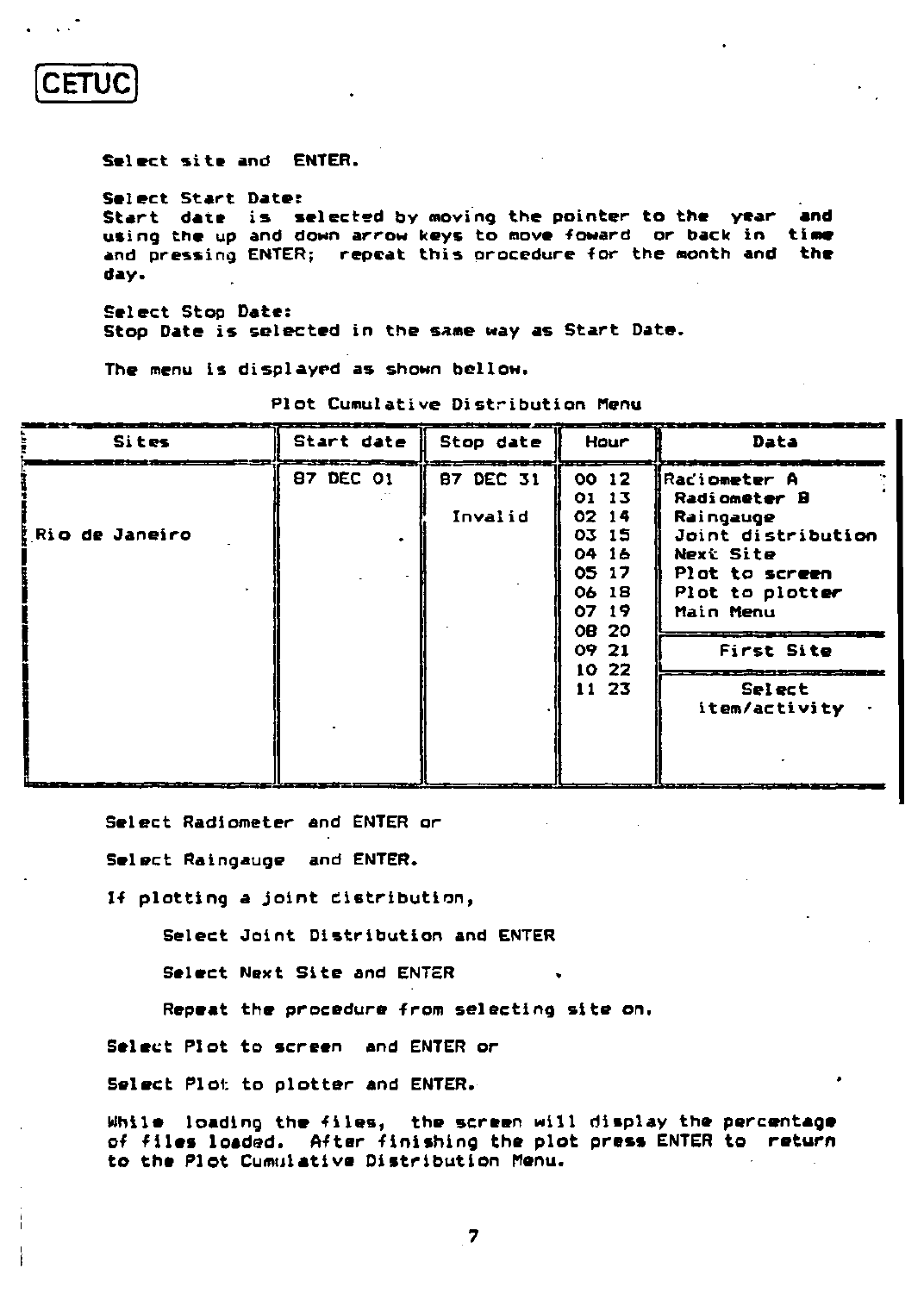**CETU** 

#### Select Main Menu and ENTER.

The last calculated and plotted cumulative distribution can be replotted either to screen or to ploteer by selecting the proper option in the main menu and pressing ENTER. This distribution is also saved in a file named LCUMUL42.THP, after calculated. To have a printed output of the contents of this file,

Select Print last cumulative distribution report and ENTER.

#### IV - COMMAND REPERTOIRE

Communication between the indoor unit and a terminal or remote computer is controlled by a series of commands, some of which include one or more optional parameters. The commands are not case-sensitive. A complete list is civen below.

# SUMMARY DE COMMANDS

| CALL [(A or B)]                 | Start CALibration                   |
|---------------------------------|-------------------------------------|
| CLR $[(A \text{ or } B)] = [X]$ | Set or read Cleag sky temperature   |
| DATE E=YY/MM/DDJ                | Set or read DATE                    |
| <b>END</b>                      | END communications                  |
| HELP [command name]             | Display HELP file                   |
| ? [command name]                | Display HELP file                   |
| ID                              | <b>IDentify equipment</b>           |
| $MD$ (C or V)                   | Set MoDe                            |
| ND [(A or B)] (DN or OFF)       | Turn Noise Diade on or off          |
| NAVG [(A or B)] [=X]            | Set or read Number of Averages      |
| <b>OS</b><br>×.                 | Qutput Status to terminal           |
| PASSWORD                        | Change PASSWORD                     |
| <b>PROMPT</b>                   | Change <u>PROMPT</u> string         |
| RA [YY/MM/DD HH [MM]]           | Read Radiometer & data block        |
| RB (YY/MM/DD HH [MM]]           | Read Radiometer <b>B</b> data block |
| RG EYY/MM/DD1                   | Read RainGauge data block           |
| <b>RDT</b>                      | <b>Read Date and Iime</b>           |

8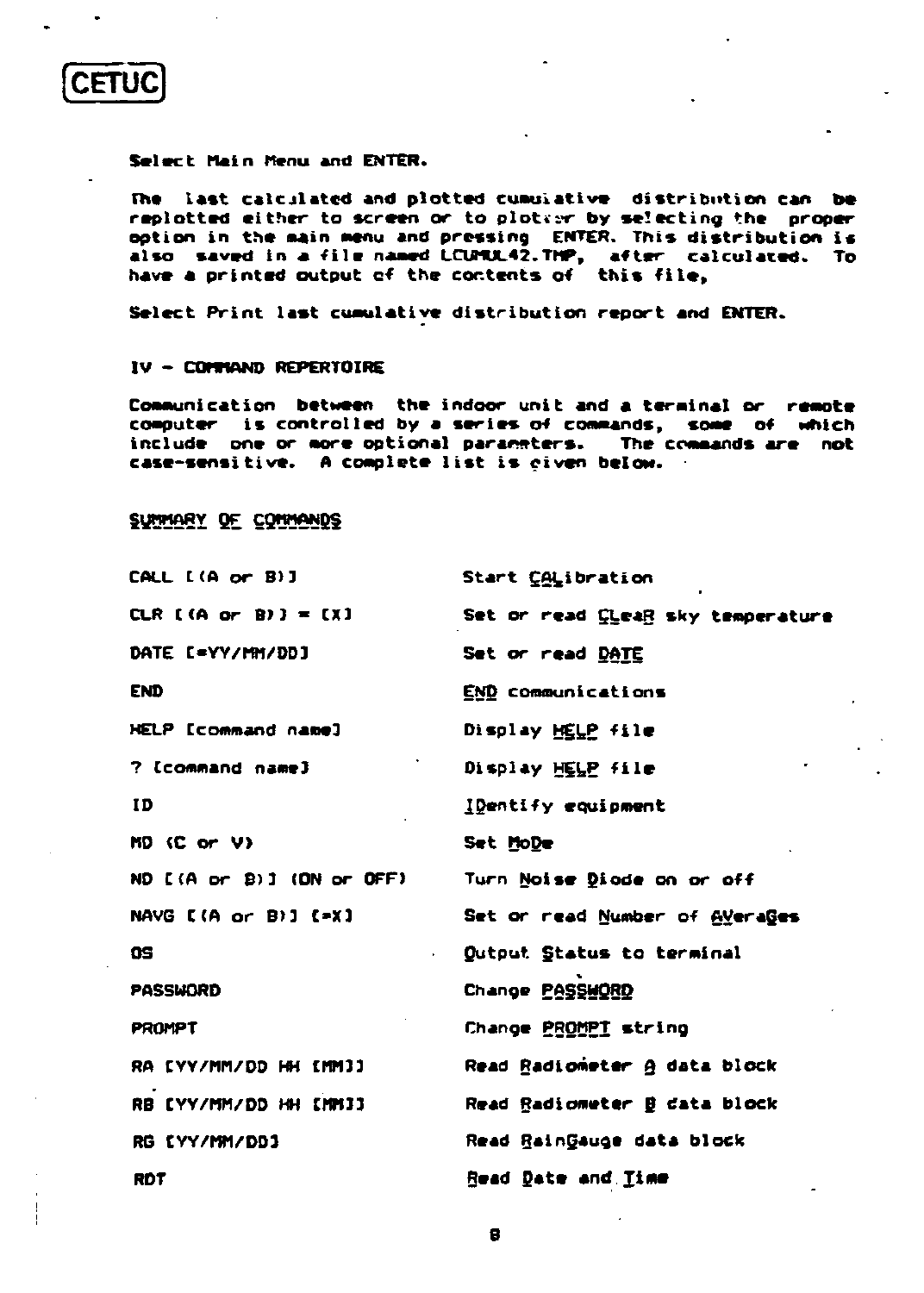| RM [YY/MM/DD]    | Read Hessage               |  |  |
|------------------|----------------------------|--|--|
| SB [YY/MM/DC]    | Read Summary Block         |  |  |
| SH.              | Store Message              |  |  |
| TIME [=HH/MM/SS] | Set or read TIME           |  |  |
| VL ( <b>*</b> I) | Set or read Variance Limit |  |  |

the [ ] brackets indicate an optional Where applicable. parameter. For example, [YV/MMVDD HH [MMT]] indicates that specification of the date is optional. If the date is specified, they default to their current values.

The ( ) brackets indicate that either one or the other of the parameters must be specified. If the ( ) brackets are enclosed within [ ] brackets, the specificantion of one or the other parameter is optional.

For convenience, additional editing keys are provided. **The** reverse slash key copies the previous command character bv character into the current command. The broken vertical bar (upper case reverse slash) copies the remainder of the previous command into the current command. The backspace key deletes the previous character in the current command.

Data transmission is affected by three control characters. **The** KCTRL)C character terminates the data transmission and returns: control to the command prompt. The XON/XOFF protocol is . Data transmission is temporarily halted by the inplemented. <CTRL>S character. The unit resumes data transmission on receipt of the <CTRL>Q character.

## DESCRIPTION DE COMMANDS

1. CALibrate [(A or B) ]

The CALibrate command initiates a calibration procedure for each radiometer connected to the indoor unit. Each radiometer may be calibrated separately by specifying the optional suffix  $(A \text{ or } B)$ .

Calibration during precipitation is undesirable. At the. beginning of each hour, the mean and variance of the preceding hour's data are calculated. If the variance does not exceed the variance limit, it is assumed that no precipitation has occurred and each radiometer is calibrated automatically.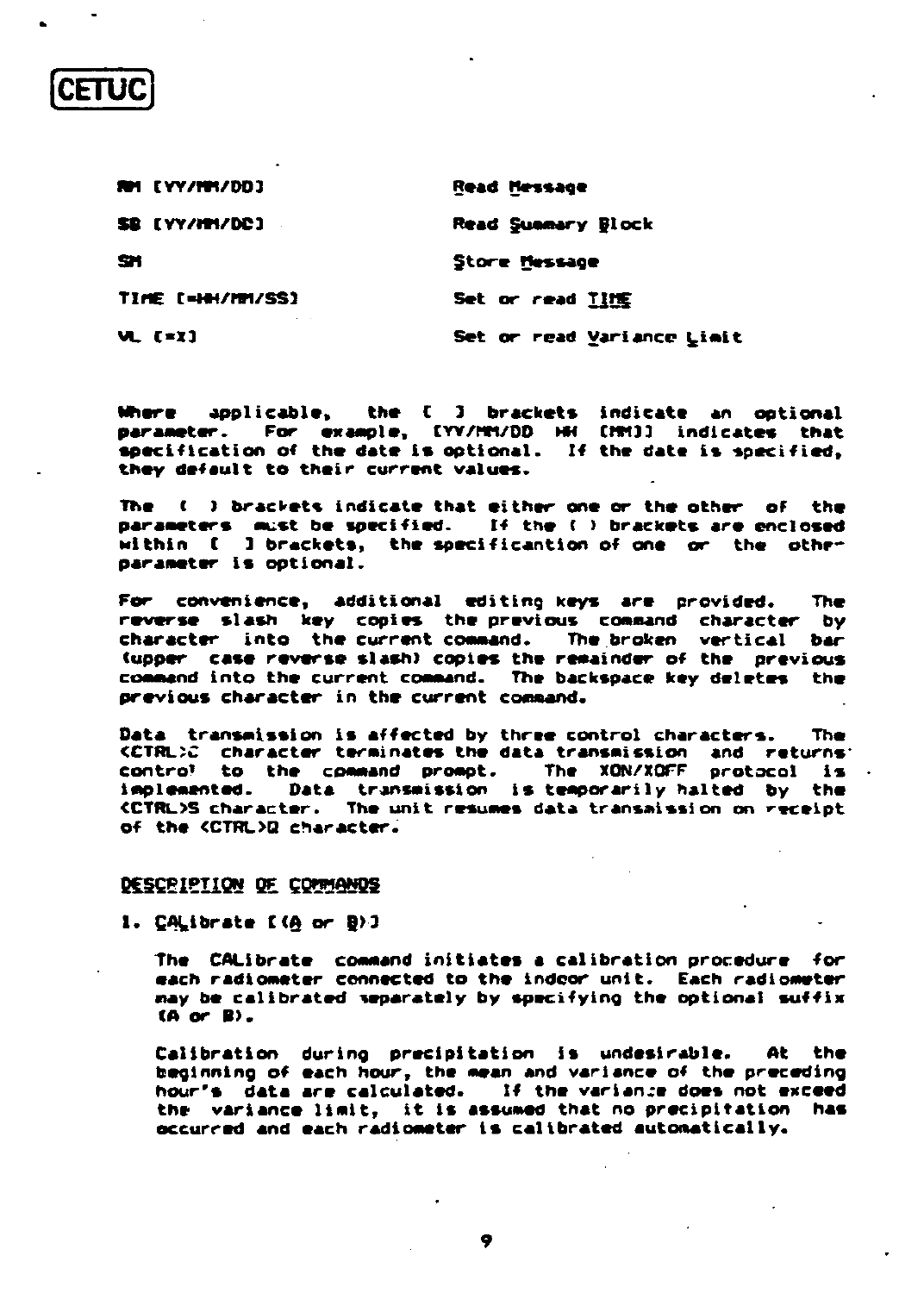**CETUC** 

**2. ÇLeaR sky antenna temperature Cfxl** 

The CLeaR command sets the temperature assumed for the clear **sky and used in the radiometer calibration. If no temperature ii specified, the current value of clear sky- antenna temperature is returned.** 

3. DATE texy/MM/DD]

**The DATE command sets the current date to the specified date. Each parameter may be one or two digits (ie., leading zeroes**  The delimiter may be any non-digit

**printing character. Invalid dates are rejected. If no date is specified, the current date is returned. It is inadvisable to set the date or time during a precipitation event.** 

**4. END** 

**The END command transmits the message DISCONNECT and terminates the connection by dropping the DTR line.** 

**<sup>s</sup>« ti?LP Ccommand name]** 

**The »'ELP command returns the command repertoire and a compressed description of some additional features. Additional information concerning specific commands is available by including the name of the command in the request. The command string 'HELP' and '?' are equivalent.** 

**6. IDentify** 

**The ID command returns the identifying data, including the serial number of the indoor unit and the serial number and operating .frequency of the radiometer (s).** 

**7. MoDe (Ç or V)** 

**The MoDe command determines the format of the "esponse to the Radiometer A, Radiometer B, RainGauge, Summary Block, END and MoDe commands.** 

**The MoDe Verbose command provides responses in a form suitable**  for display in a normal terminal.

**The MoDe Compressed command provides responses in a binary format suitable for storage as data files. Since no parity is transmitted, all 256 codes are possible, and a reasonable transmission efficiency results.** 

**The END command sets the mode to verbose.**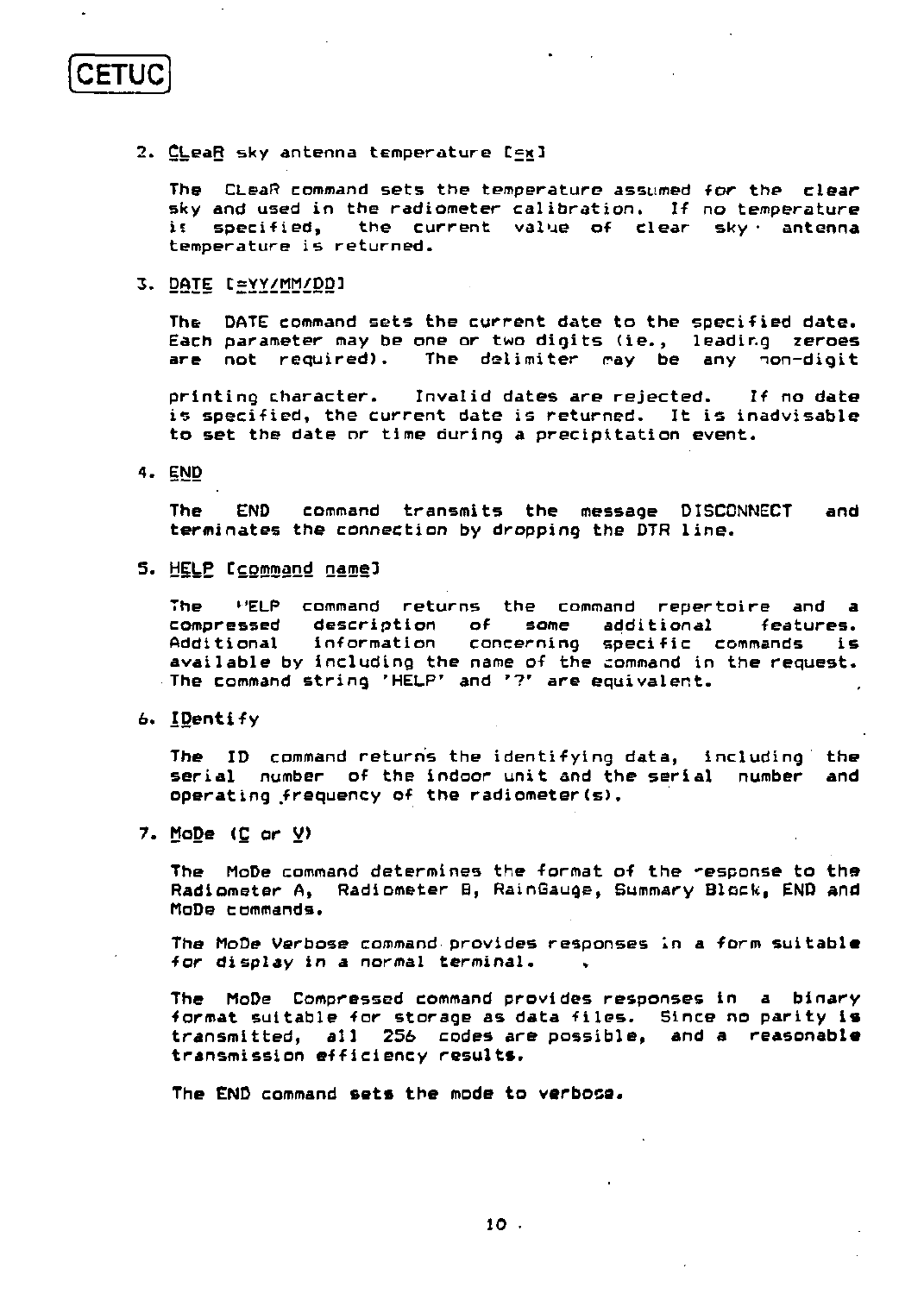**CETUC** 

## 8. Number of <u>AVGrages</u> C<sub>ma</sub>3

**The MAVG=n command sets the length of the ruming average used in the computation of the antenna temperature displayed on the front panel and stored in memory. Permitted values of n lie between 1 and 30 inclusive.** 

**9. Noise Diode C (A or B)3 (OFF or ON)** 

**The ND command turns the noise diode on (ND ON) or off (ND OFF). To prevent inadvertent corruption of raaiometer data, the noise diode is turned off automatically after 10 minutes.** 

**10. Outp.'t Status** 

**The OS command returns additional information concerning the radiometer at the time the command is executed.** 

**11. PASSWORD** 

**The PASSWORD command allows the log-in password to be changed. To reduce the probability of storing an incorrect password, the new password must be entered twice.** 

#### **12. PROMPT**

**The PR0MPT=<string expression> command sets the prompt (the string which is transmitted following completion of each**  command) to the <string expression>. The prompt is specific **to the serial channel in use. Special characters can be included in the string using a pair of characters beginning with the \* symbol according to the following list.** 

| newline             | \$n                                        |
|---------------------|--------------------------------------------|
| horizontal tab      | 多七                                         |
| backspace           | \$b                                        |
| carriage return     | \$r                                        |
| form feed           | sf                                         |
| dollar sign         | ٠<br>多多                                    |
| equal sign          | \$≡                                        |
| any 8 bit character | $*xx$                                      |
|                     | where xxx is the character code in decimal |

**13. Read gate and Time** 

**The RDT command transmits the location identifier and the current date and time. The location identifier, stored in read-only memory, is unique to the indoor unit.**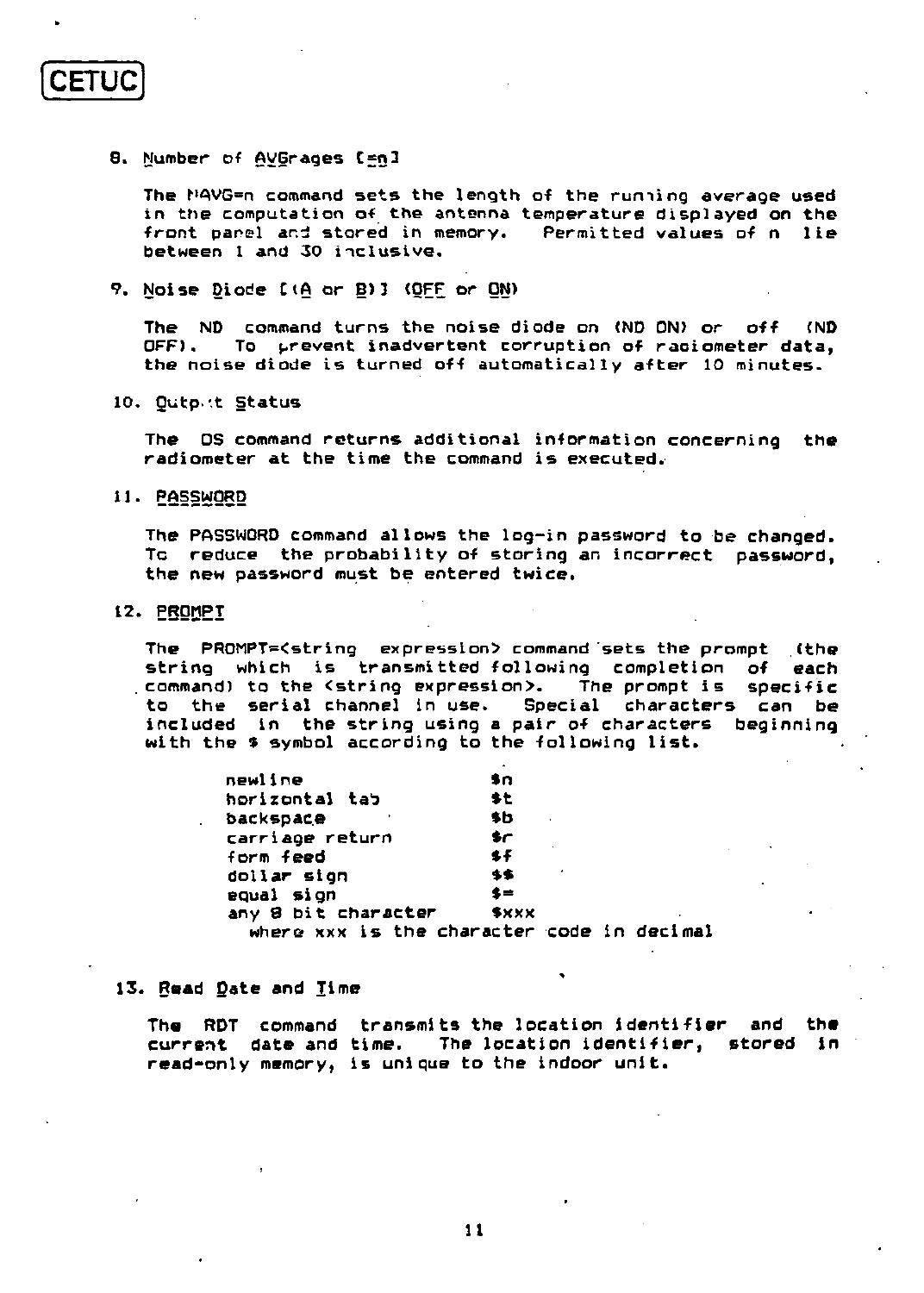# **14. Radiometer A CYY/MM/DD3 HH ÇMM3 3**

**The RA CYY/MM/DD HH CMM3 3 command returns data front radiometer**  A in a format determined by the mode and optional parameters.

**Command -format Response** 

**CETUC** 

| <b>RA</b> |                   | Current mode, current date and time   |     |
|-----------|-------------------|---------------------------------------|-----|
|           | RA YY/MM/DD HH    | Current mode, specified date and time |     |
|           | RA YY/MM/DD HH MM | Current mode, specified date, hour    | and |
|           |                   | minute (valid only in verbose mode)   |     |

**In compressed mode, a one-hour data block consisting of 1810 bytes is transmitted.** 

**In verbose mode, a six-minute data block is transmitte ' in an easily-readable form. If the time is not specified, the data block begins five minutes before the current minute, except that the block must lie within the current hour.** 

**15. Radiometer B CYY/MM/DD HH ÇMM33** 

The RB CYY/MM/DD HH CMM33 command returns data from radiometer **B in the format described above for radiometer A.** 

#### **16. RainGauge CYY/MM/DD3**

**The RG CYY/MM/DD3 command returns rain^auge data in a format determined by the mode and optional parameters.** 

**Command format Response** 

**R6 RG YY/MM/DD Current mode, current date Current mode, specified date** 

**In compressed mode, a one-day block is transmitted.** 

**In verbose mode, the time of each raingauge tip is transmitted in easily-readable form, provided fewer than 100 tips**  Complete rainguage data can always be obtained in **compressed mode.** 

#### **17. Read Message CYY/MM/DD>**

**The Read Message command returns messages previously stored in memory on the specified date by the Store Message command. If no date is specified, all messages stored on the current date are returned. Messages can be retrieved 'through either the internal modem or serial port 1. In conjunction with the Store Message command, the indoor unit may be used as a mailbox to record meteorological data for subsequent retrieval by the central location.**